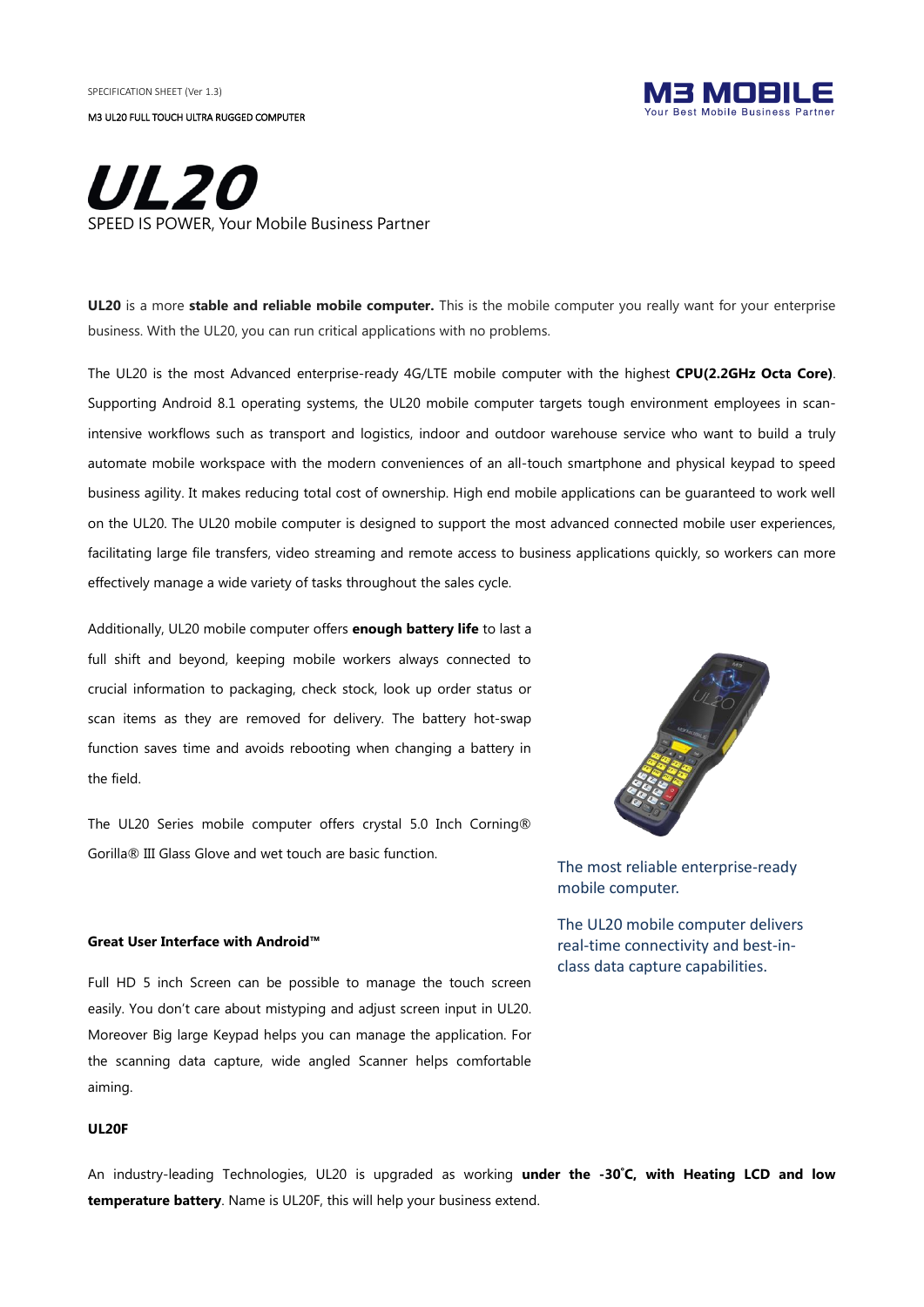

# **UL20**

|                                                                                                                                    |                     | CPU                                   |                   | 2.2 GHz Octa-core processor                                                                                                                                                   |
|------------------------------------------------------------------------------------------------------------------------------------|---------------------|---------------------------------------|-------------------|-------------------------------------------------------------------------------------------------------------------------------------------------------------------------------|
| <b>Processor:</b> 2.2 GHz Qualcomm Snapdragon 626 Octa-core                                                                        | Performance         |                                       |                   | (Qualcomm MSM8953 Cortex-A53)<br>Android 8.1                                                                                                                                  |
|                                                                                                                                    |                     | <b>OS</b><br><b>RAM</b>               |                   | 4G LPDDR3 933Mhz                                                                                                                                                              |
| (Cortex A-53) and 650MHz GPU                                                                                                       |                     | <b>ROM</b>                            |                   | 32G eMMC                                                                                                                                                                      |
| <b>Operating System: Android 8.1</b>                                                                                               |                     | <b>WWAN</b>                           | <b>DATA</b>       | GPRS : Class 12, (DL)85.6/(UL)85.6 kbps<br>EDGE: Class 12, 236.8 / 236.8kpbs<br>HSPA+: (DL) 42 / (UL) 11.2 Mbps<br>TDD-LTE: Cat4 117 / 30 Mbps<br>FDD-LTE: Cat4 150 / 50 Mbps |
| <b>Memory:</b> 4GB RAM, 32GB Flash                                                                                                 |                     |                                       |                   | GSM: B3, B5, B8                                                                                                                                                               |
| Up to 128GB of extended Micro SD slot                                                                                              |                     | Frequency                             |                   | WCDMA: B1, B5, B8<br>TDD-LTE: B38, B40, B41                                                                                                                                   |
|                                                                                                                                    |                     |                                       |                   | FDD-LTE: B1, B3, B5, B7, B8, B20                                                                                                                                              |
|                                                                                                                                    |                     | WLAN                                  |                   | IEEE 802.11 a/b/g/n/ac 2.4G&5GHz                                                                                                                                              |
| <b>Display:</b> 5.0 inch in FHD(Full High Definition : 1920 x 1080)                                                                |                     |                                       | 1D                | 1D laser(SE 965)                                                                                                                                                              |
|                                                                                                                                    |                     | Scanner                               | 2D                | 2D Imager (N6600)                                                                                                                                                             |
| * Heating LCD is available only UL20F                                                                                              |                     |                                       | L Range<br>Pixels | SE4850<br>16 M(Rear)                                                                                                                                                          |
|                                                                                                                                    |                     | Camera                                | Flash             | LED Flash                                                                                                                                                                     |
| <b>Battery:</b> 6,700mA                                                                                                            |                     | Sensor                                |                   | Gyro, Ambient light, Accelerometer,                                                                                                                                           |
|                                                                                                                                    | Option              | GPS                                   |                   | Magnetic<br>A-GPS, GLONASS, Beidou, Galileo                                                                                                                                   |
| Hot swap function allowing the user can replace battery                                                                            |                     | Bluetooth                             |                   | Bluetooth Class II 4.1 LE                                                                                                                                                     |
| in the field without system reboot.                                                                                                |                     |                                       | Frequency         | NFC(13.56MHz)                                                                                                                                                                 |
| UL20 can do standby $+200$ hours without recharging.                                                                               |                     | <b>RFID</b>                           | Type              | Peer-to-peer, card reader, card<br>emulation<br>ISO 14443 A/B, ISO 15693                                                                                                      |
| <b>Touch Panel:</b> Rugged multi-touch capacitive touch panel,                                                                     |                     | Display                               | Size              | 5.0" FHD IPS (1920 x 1080)                                                                                                                                                    |
|                                                                                                                                    |                     | <b>Touch Panel</b>                    |                   | Capacitive touch, Glove/Wet/Pen                                                                                                                                               |
| optically bonded for extra durability and better sunlight view<br>ability. Automatic detection and configuration utilizing mutual, |                     | Keypad                                |                   | 35-Key Alpha/Numeric+Function key pad<br>and 6 Side key                                                                                                                       |
| self-capacitance modes for water rejection,                                                                                        |                     | Battery                               | Standard          | Li-ion 3.6V 6,700mA<br>(Fast Charging, Option: Frozen Pack)                                                                                                                   |
|                                                                                                                                    |                     | Interface                             | <b>USB</b>        | USB C type via Snap on, Cradle                                                                                                                                                |
| use with many off-the-shelf gloves.                                                                                                |                     | <b>Extended Slot</b>                  |                   | Micro SD(up to 128GB)<br>(SDXC/SDHC/SDIO)                                                                                                                                     |
|                                                                                                                                    |                     | <b>SIM</b>                            |                   | 2 SIM(SIM)                                                                                                                                                                    |
| <b>Keypad:</b> 35-Key Alpha/Numeric+Function key pad                                                                               |                     | Temperature                           | Operating         | -20℃ to 60℃(-4°F to 140°F)                                                                                                                                                    |
| And 6 Side key                                                                                                                     |                     |                                       | Storage           | -40℃ to 80℃(-30°F to 176°F)                                                                                                                                                   |
| <b>Audio:</b> Speaker, PTT support and Bluetooth <sup>®</sup> wireless headset                                                     |                     | Humidity                              |                   | 0% to 95% non-condensing                                                                                                                                                      |
|                                                                                                                                    |                     | Drop<br>Tumble                        |                   | 2.0M<br>1M/2000Cycle                                                                                                                                                          |
|                                                                                                                                    |                     |                                       |                   | 4Gs Peak Sine(5Hz to 2KHz); 0.04g^2/Hz                                                                                                                                        |
| support.                                                                                                                           | User<br>Environment | Vibration<br>Thermal Shock<br>Sealing |                   | Random(20Hz to 2kHz); 1 hour duration<br>per axis, 3axis                                                                                                                      |
|                                                                                                                                    |                     |                                       |                   | -40°C to 85°C (-40°F to 185°F) rapid                                                                                                                                          |
| <b>Camera:</b> 16.0-megapixel color rear camera with autofocus,                                                                    |                     |                                       |                   | transition<br><b>IP67</b>                                                                                                                                                     |
| advanced software features for better image quality                                                                                |                     | ESD Test                              |                   | ±15 kV air Discharge and ±8 kV Direct<br>Discharge                                                                                                                            |
|                                                                                                                                    |                     | Dimension                             |                   | 88.7mm x 244.75mm x 46.19mm                                                                                                                                                   |
|                                                                                                                                    | Physical            | Weight                                |                   | 580g                                                                                                                                                                          |

#### for more information

[www.m3mobile.net](http://www.m3mobile.net/) [/ www.m3mobile.co.kr](http://www.m3mobile.co.kr/)

Mail [: sales@m3mobile.co.kr](mailto:sales@m3mobile.co.kr) , sales\_eu@m3mobile.co.kr

Copyright © 2000-2019 M3Mobile Co., Ltd. All rights reserved. M3Mobile Co., Ltd. is the designer and manufacturer of M3Mobile handheld mobiles. Features and specifications are subject to change without prior notice. All other trademarks are the property of their respective owners.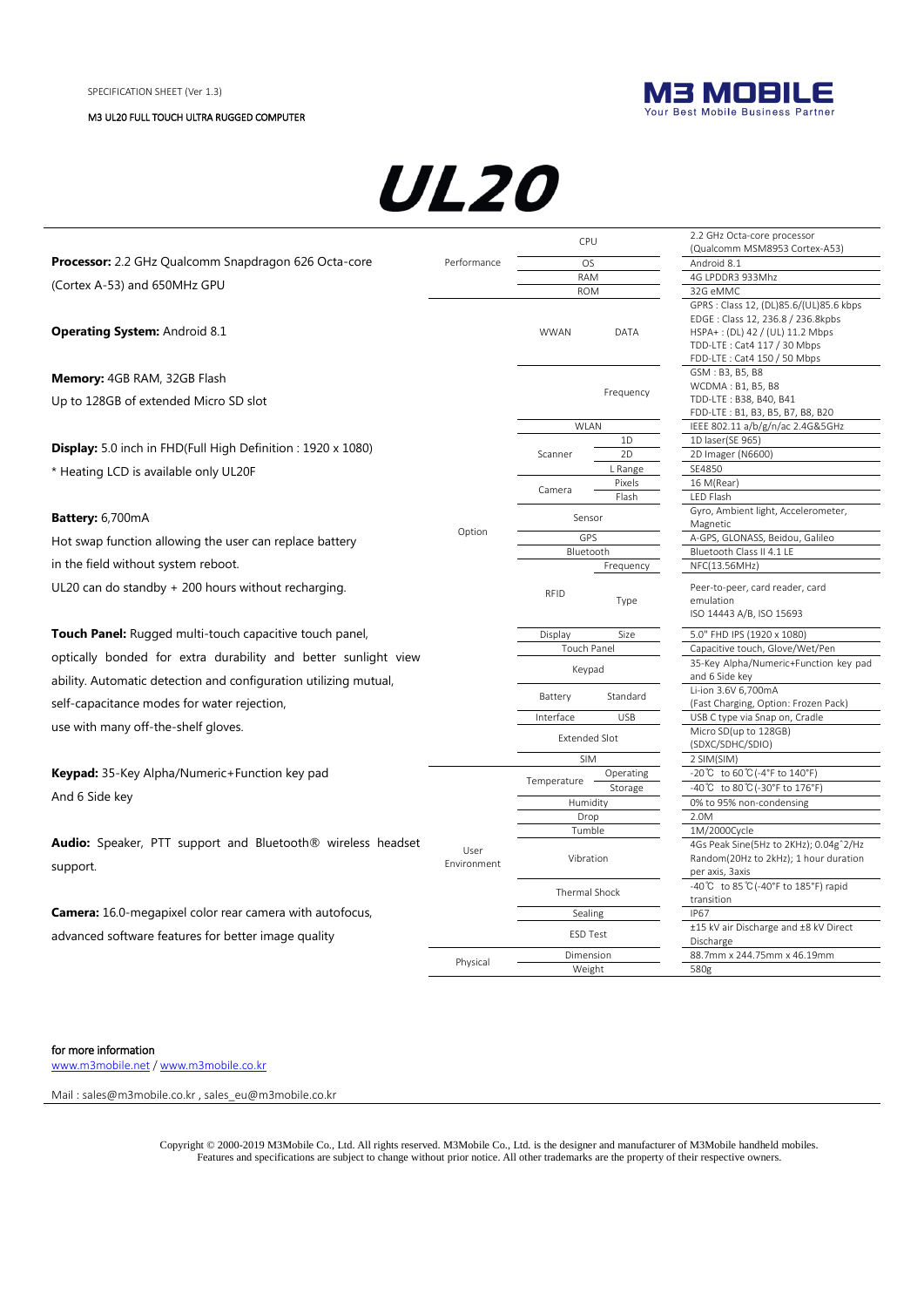

# **Supported Barcode Symbologies of UL20 Series**

| Parameter                                          | <b>Default</b>    |
|----------------------------------------------------|-------------------|
| <b>UPC/EAN</b>                                     |                   |
| UPC-A                                              | Enable            |
| UPC-E                                              | Enable            |
| UPC-E1                                             | <b>Disable</b>    |
| EAN-8/JAN 8                                        | Enable            |
| EAN-13/JAN 13                                      | Enable            |
| <b>Bookland EAN</b>                                | <b>Disable</b>    |
| Decode UPC/EAN/JAN Supplementals (2 and 5 digits)  | Ignore            |
| User Programmable Supplementals                    |                   |
| Supplemental 1:                                    |                   |
| Supplemental 1:                                    |                   |
| UPC/EAN/JAN Supplemental Redundancy                | 10                |
| Decode UPC/EAN/JAN Supplemental AIM ID             | Combined          |
| <b>UPC Reduced Quiet Zone</b>                      | <b>Disable</b>    |
| Transmit UPC-A Check Digit                         | Enable            |
| Transmit UPC-E Check Digit                         | Enable            |
| Transmit UPC-E1 Check Digit                        | Enable            |
| <b>UPC-A Preamble</b>                              | System Character  |
| <b>UPC-E Preamble</b>                              | System Character  |
| <b>UPC-E1 Preamble</b>                             | System Character  |
| Convert UPC-E to A                                 | Disable           |
| Convert UPC-E1 to A                                | <b>Disable</b>    |
| EAN-8/JAN-8 Extend                                 | Disable           |
| <b>Bookland ISBN Format</b>                        | <b>ISBN-10</b>    |
| <b>UCC Coupon Extended Code</b>                    | <b>Disable</b>    |
| Coupon Report                                      | New Coupon Symbol |
| <b>ISSN EAN</b>                                    | Disable           |
| <b>Code 128</b>                                    |                   |
| Code 128                                           | Enable            |
| Set Length(s) for Code 128                         | Any Length        |
| GS1-128 (formerly UCC/EAN-128)                     | Enable            |
| <b>ISBT 128</b>                                    | Enable            |
| <b>ISBT Concatenation</b>                          | <b>Disable</b>    |
| <b>Check ISBT Table</b>                            | Enable            |
| <b>ISBT Concatenation Redundancy</b>               | 10                |
| Code 128 Reduced Quiet Zone                        | <b>Disable</b>    |
| Ignore Code 128 <fnc4></fnc4>                      | <b>Disable</b>    |
| Code 39                                            |                   |
| Code 39                                            | Enable            |
| Trioptic Code 39                                   | Disable           |
| Convert Code 39 to Code 32 (Italian Pharmacy Code) | Disable           |
| Code 32 Prefix                                     | Disable           |
| Set Length(s) for Code 39                          | 2 to 55           |
| Code 39 Check Digit Verification                   | Disable           |
| Transmit Code 39 Check Digit                       | Disable           |
| Code 39 Full ASCII Conversion                      | Disable           |
| Code 39 Reduced Quiet Zone                         | Disable           |
| Code 93                                            |                   |
| Code 93                                            | Disable           |
| Set Length(s) for Code 93                          | 4 to 55           |
| Code 11                                            |                   |
| Code 11<br>Set Lengths for Code 11                 | Disable           |
|                                                    | 4 to 55           |
| Code 11 Check Digit Verification                   | Disable           |
| Transmit Code 11 Check Digit(s)                    | Disable           |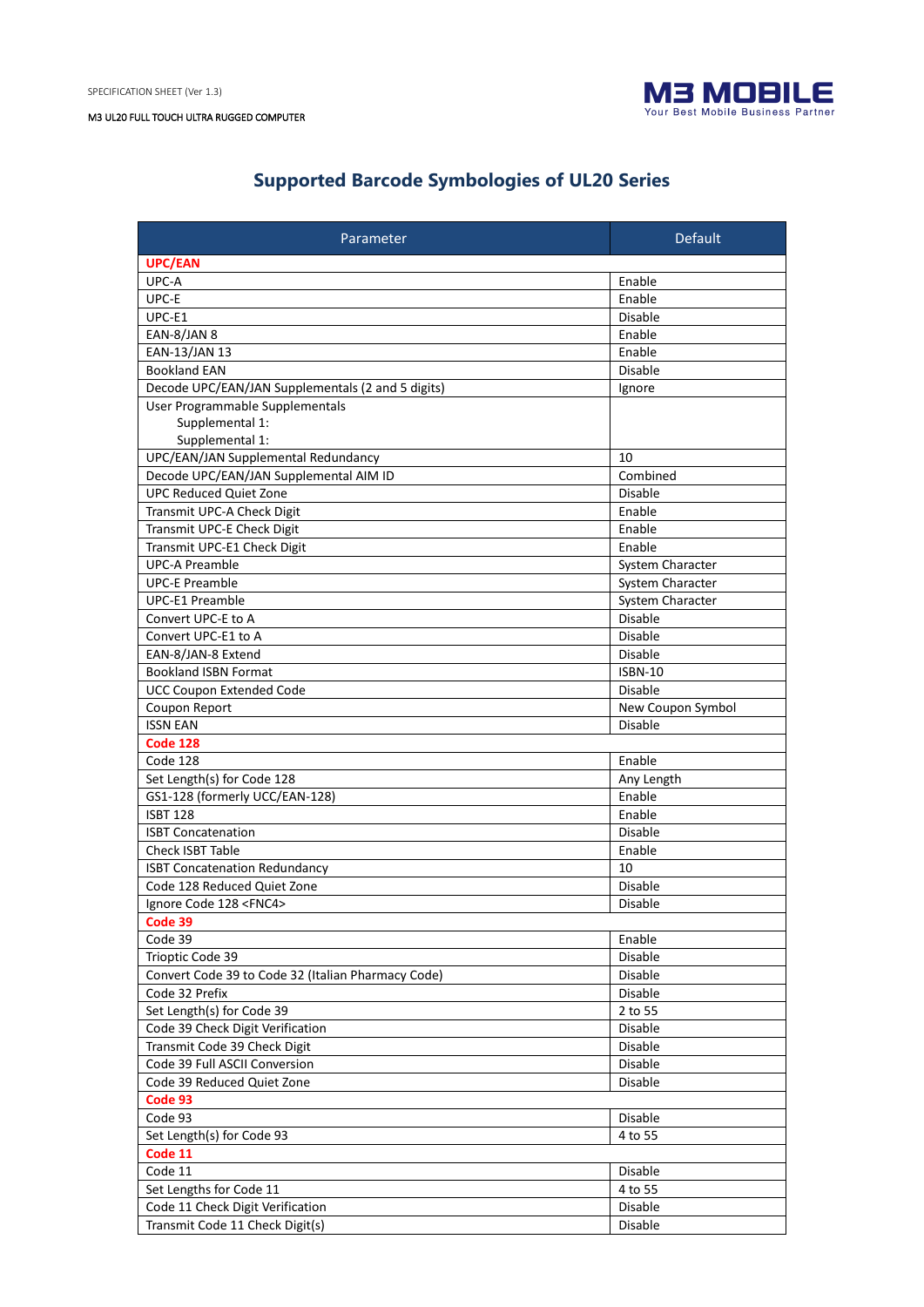

| Parameter                                                  | <b>Default</b>    |  |  |  |
|------------------------------------------------------------|-------------------|--|--|--|
| Interleaved 2 of 5 (ITF)                                   |                   |  |  |  |
| Interleaved 2 of 5 (ITF)                                   | Enable            |  |  |  |
| Set Lengths for I2 of 5                                    | 14                |  |  |  |
| I 2 of 5 Check Digit Verification                          | <b>Disable</b>    |  |  |  |
| Transmit I 2 of 5 Check Digit                              | <b>Disable</b>    |  |  |  |
| Convert I 2 of 5 to EAN 13                                 | Disable           |  |  |  |
| I 2 of 5 Security Level                                    | Security Level 1  |  |  |  |
| 12 of 5 Reduced Quiet Zone                                 | <b>Disable</b>    |  |  |  |
| Discrete 2 of 5 (DTF)                                      |                   |  |  |  |
| Discrete 2 of 5                                            | Disable           |  |  |  |
| Set Length(s) for D 2 of 5                                 | 12                |  |  |  |
| Codabar (NW - 7)                                           |                   |  |  |  |
| Codabar                                                    | Disable           |  |  |  |
| Set Lengths for Codabar                                    | 5 to 55           |  |  |  |
| <b>CLSI Editing</b>                                        | Disable           |  |  |  |
| <b>NOTIS Editing</b>                                       | Disable           |  |  |  |
| <b>MSI</b>                                                 |                   |  |  |  |
| <b>MSI</b>                                                 | Disable           |  |  |  |
| Set Length(s) for MSI                                      | 4 to 55           |  |  |  |
| <b>MSI Check Digits</b>                                    | One               |  |  |  |
| Transmit MSI Check Digit                                   | Disable           |  |  |  |
| MSI Check Digit Algorithm                                  | Mod 10/Mod 10     |  |  |  |
| <b>Chinese 2 of 5</b>                                      |                   |  |  |  |
| Chinese 2 of 5                                             | Disable           |  |  |  |
| Korean 3 of 5                                              |                   |  |  |  |
| Korean 3 of 5                                              | Disable           |  |  |  |
| Matrix 2 of 5                                              |                   |  |  |  |
| Matrix 2 of 5                                              | Disable           |  |  |  |
| Matrix 2 of 5 Lengths                                      | 14                |  |  |  |
| Matrix 2 of 5 Redundancy                                   | Disable           |  |  |  |
| Matrix 2 of 5 Check Digit                                  | <b>Disable</b>    |  |  |  |
| Transmit Matrix 2 of 5 Check Digit                         | Disable           |  |  |  |
| Inverse 1D                                                 | Regular           |  |  |  |
| <b>Postal Codes</b>                                        |                   |  |  |  |
| <b>US Postnet</b>                                          | Enable            |  |  |  |
| <b>US Planet</b>                                           | Enable            |  |  |  |
| Transmit US Postal Check Digit                             | Enable            |  |  |  |
| <b>UK Postal</b>                                           | Enable            |  |  |  |
| Transmit UK Postal Check Digit                             | Enable            |  |  |  |
| Japan Postal                                               | Enable            |  |  |  |
| Australia Post                                             | Enable            |  |  |  |
| Australia Post Format                                      | Auto discriminate |  |  |  |
| Netherlands KIX Code                                       | Enable            |  |  |  |
| USPS 4CB/One Code/Intelligent Mail                         |                   |  |  |  |
|                                                            | Disable           |  |  |  |
| <b>UPU FICS Postal</b>                                     | Disable           |  |  |  |
| <b>GS1 DataBar (formerly RSS, Reduced Space Symbology)</b> |                   |  |  |  |
| GS1 DataBar-14                                             | Enable            |  |  |  |
| <b>GS1 DataBar Limited</b>                                 | Disable           |  |  |  |
| <b>GS1 DataBar Limited Security Level</b>                  | 3                 |  |  |  |
| <b>GS1 DataBar Expanded</b>                                | Disable           |  |  |  |
| Convert GS1 DataBar to UPC/EAN                             | Disable           |  |  |  |